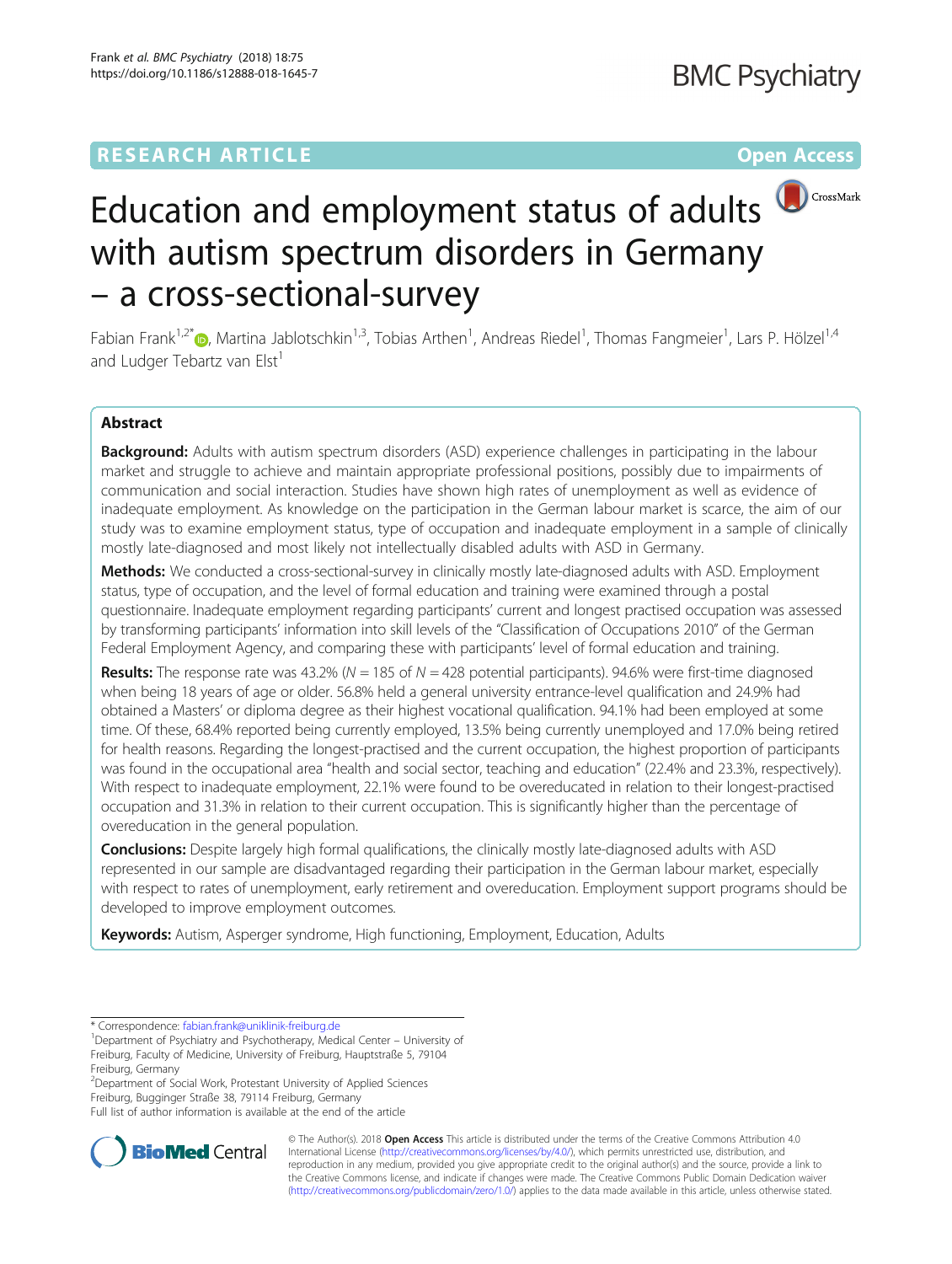#### Background

Autism spectrum disorders (ASD) are associated with qualitative impairment in using and contextualizing communication for social purposes and the capacity to process socially relevant information, and with restrictive repetitive behaviour patterns  $[1, 2]$  $[1, 2]$  $[1, 2]$ . Given that the capacity to process socially relevant information and to interact in a socially suitable manner are essential requirements in occupational environments, everyday work processes can pose major challenges for adults with ASD [[3](#page-8-0)], as most workplaces require adherence to social norms and decorum. With respect to social and sensory issues interfering with their job performance [\[4](#page-8-0)] as well as potential problems regarding their ability to manage social and interactional aspects of work [[5,](#page-8-0) [6](#page-8-0)], earlier studies revealed challenges in obtaining, securing and maintaining employment in adults with ASD [[7](#page-8-0)–[9](#page-8-0)]. Furthermore, successful participation in the labour market can be hindered by differences with employers, for example regarding the understanding of productivity requirements or required support in work [\[10\]](#page-8-0), and by possible ASD-related problems, for example prioritization and self-organization of work-tasks.

Even in adults with ASD and no co-occuring intellectual disability, studies show high rates of unemployment up to  $60\%$  [[4,](#page-8-0) [5,](#page-8-0) [8,](#page-8-0) [9](#page-8-0), [11](#page-8-0)–[14\]](#page-8-0). In this context, it is important to recognize that adults with ASD are often high educational achievers in terms of school and university qualifications [\[12](#page-8-0), [13\]](#page-8-0) and therefore apparently have good prerequisites for adequate participation in the labour market. However, a recent Australian study by Baldwin et al. [[15\]](#page-8-0) showed that 46.2% of employed adults with ASD were inadequately employed or overeducated, meaning that their highest level of formal education and training exceeded the occupational skill level needed for their current occupation. These findings indicate that even though individuals with ASD often possess high levels of formal education and training [\[12,](#page-8-0) [15\]](#page-8-0) and desire to work [[16\]](#page-8-0), adults with ASD often struggle to participate in the labour market or to achieve and maintain appropriate professional positions.

Apart from studies reporting rates of 60% not-working (employable age, but no occupation due to i.e. being retired for health reasons, being homemaker or being unemployed) [\[12\]](#page-8-0) or of 36.0% being unemployed [[4](#page-8-0)] knowledge on the participation of adults with ASD in the German labour market in terms of adequate employment is scarce. Therefore, the aim of our study was to examine, by means of a cross-sectional-survey, the integration of a sample of clinically mostly late-diagnosed and most likely not intellectually disabled adults with ASD in the German labour market in terms of employment status, type of occupation and, in particular, regarding adequate or inadequate employment in terms of over- or undereducation.

#### **Methods**

#### Design and sample

The study population of the present postal crosssectional-survey consists of a sample of clinically mostly late-diagnosed and most likely not intellectually disabled individuals with ASD who attended the "specialised outpatient assessment clinic for ASD in adulthood" (Spezialsprechstunde für Autismus-Spektrum-Störungen im Erwachsenenalter) of the Medical Center – University of Freiburg for diagnostic analysis between September 2009 and March 2014. Clinically late-diagnosed means, that ASD was first time diagnosed when individuals were in adult age of 18 years or older. Diagnostic analysis was based on a structured clinical examination following ICD-10 and DSM-IV criteria, the NICE-Guidelines [[17](#page-8-0)] and the German S3-Guidelines for diagnosing ASD [\[18](#page-8-0)]. A detailed description of the diagnostic approach and of the procedures and measures used is provided elsewhere [[12,](#page-8-0) [19\]](#page-8-0). All individuals aged 18 years or older diagnosed with ASD during this consultation between September 2009 and March 2014, who did not object to being contacted for research purposes, were included in the study. Formal IQ-testing was not part of the diagnostic process in all of these individuals. Of those individuals who have undergone formal IQ-testing, no individual possessed an IQ-score below 70. Furthermore, based on the educational performance and other assessments, we do not except any of the diagnosed individuals to be ranged as intellectually disabled. Therefore, it is most likely, that there are no individuals with co-occuring intellectual disability represented in our initial sample. Between September 2009 and March 2014,  $N = 485$  individuals were diagnosed with ASD.  $N = 57$  objected being contacted for research purposes. Therefore, the potential study population comprised  $N = 428$  adults with ASD. In October 2015 these individuals received information on the study and a questionnaire by post. A post-paid and postaddressed return envelope was enclosed, and a reminder letter was sent to all potential participants after two weeks, as these measures are associated with an increased response rate [\[20\]](#page-8-0). The survey was conducted with full anonymity and participation was voluntary. The study was approved by the Ethics Review Committee of the Medical Centre – University of Freiburg (number: 288/15).

#### Measures and procedures

Regarding the level of formal education and training, the employment status, the type of occupation, and the occupational skill level, the following measures were obtained or derived from participants.

#### Employment status

Initially, participants were asked whether they had ever been employed (yes/no). Thereupon, participants who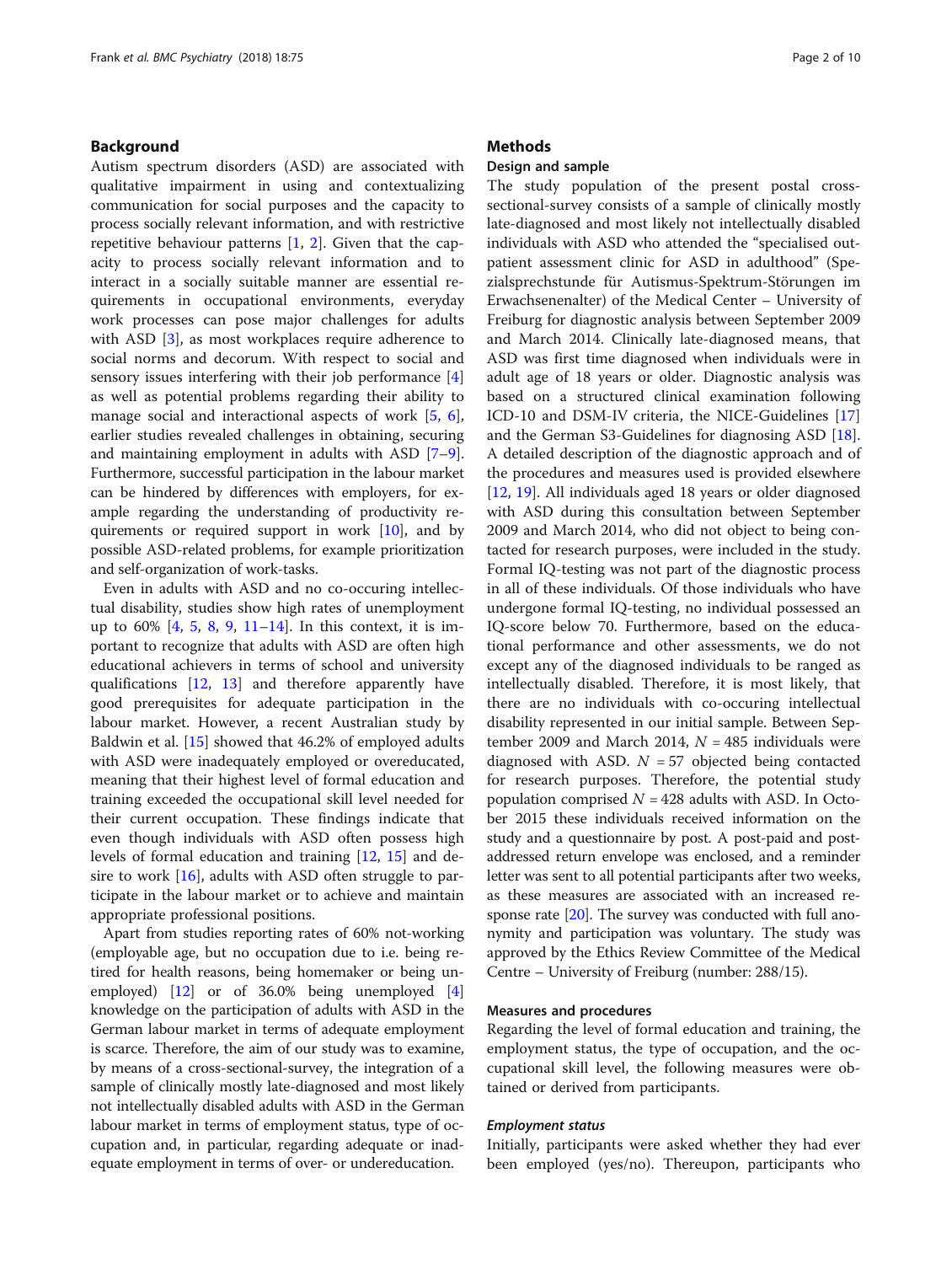had ever been employed were asked whether they were employed at present (yes/no) and, if so, how many hours they usually worked per week and whether their employment was located in a sheltered environment (yes/no). Additionally, participants who had ever been employed were asked whether they rated themselves as currently unemployed (yes/no), for how many months they had been unemployed within the last five years, and whether they had already retired (yes/no), and for which reasons (age, early retirement, health reasons).

#### Type of occupation

To classify the occupation type for the current and the longest practised occupation, the survey asked participants to record (a) their professional activity, (b) their subject area, and (c) their economic sector within short open-ended questions for both, the current and the longest practised occupation. This information was used to assign each participant to an occupational grouping according to the "Classification of Occupations 2010" (Klassifikation der Berufe 2010; KldB) of the German Federal Employment Agency [\[21\]](#page-8-0). The KldB codes all jobs and occupations in the German labour market by means of a five-digit documentation code. The first digit describes the occupational area, the second indicates the major occupational group, the third represents the sub-major occupational group, the fourth shows the minor occupational group, and the fifth describes the occupational skill level [\[21\]](#page-8-0). To ensure a consistent transformation of participants' occupational information into the KldB classification, an online database of the German Federal Employment Agency was used [[22\]](#page-8-0). The occupational information recorded by the participants was entered into this database and automatically transformed into the five-digit documentation code of the KldB. Additionally the derived KldB five-digit documentation codes of every participant were manually reviewed for plausibility and adjusted if necessary. An explanatory example for the transformation of participants' information into KldB five-digit documentation codes – in this case the documentation code for a medical specialist in psychiatry – is given in Table 1.

To assess differences from the general population, participants' data regarding the occupational area (first digit of the KldB five-digit documentation codes) of the current occupation was compared to data from the German Federal Employment Agency [\[23\]](#page-8-0).

#### Occupational skill level and level of formal education

The fifth digit of each occupation listed within the KldB describes the occupational skill level. The KldB comprises four skill levels, which are differentiated as follows: level 1 – assistant or semi-skilled occupational activities; level 2 – professional oriented occupational activities; level 3 – complex specialist occupational activities; level 4 – highly complex occupational activities [[23\]](#page-8-0). According to the Institute for Employment Research (Institut für Arbeitsmarkt- und Berufsforschung) of the German Federal Employment Agency skill levels are primarily defined by the required level of formal education and training [[24](#page-8-0)], as shown in Table [2](#page-3-0).

For each participant, the occupational skill level was recorded based on the previously derived KldB five-digit documentation code. To assess inadequate employment, i.e. over- or undereducation in relation to the current and the longest-practised occupation, we compared the skill level of the related KldB documentation code with the skill level derived from the level of formal education and training. Inadequate employment in terms of overeducation is assumed if a lower KldB skill level is accompanied by a higher KldB level of formal education and training. Conversely, undereducation is indicated if a higher KldB skill level is accompanied by a lower KldB level of formal education and training. Overeducation and undereducation were examined for both the longest-practiced occupation and the occupation pursued at the time of the survey. To assess differences compared to the general population, participants' data regarding over- or undereducation with respect to the current occupation was compared to data derived from the employment statistics of the German Federal Employment Agency [[25](#page-8-0)].

|                                                                   | Description of occupation within the survey |                    |                           |                        |                                           |  |
|-------------------------------------------------------------------|---------------------------------------------|--------------------|---------------------------|------------------------|-------------------------------------------|--|
| survey Item                                                       | professional activity                       | subject area       |                           | economic sector        |                                           |  |
| example                                                           | physician                                   | psychiatry         |                           | health care system     |                                           |  |
| Transformation in 5-digit documentation code of the KldB [21, 22] |                                             |                    |                           |                        |                                           |  |
| structure                                                         | occupational area                           | occupational group |                           |                        | occupational skill level                  |  |
|                                                                   |                                             | major              | sub-major                 | minor                  |                                           |  |
| 5-digit code                                                      | 8                                           |                    | 4                         | 6                      | 4                                         |  |
| explanation                                                       | health and social sector                    | medical health     | human and dental medicine | psychiatric consultant | highly complex occupational<br>activities |  |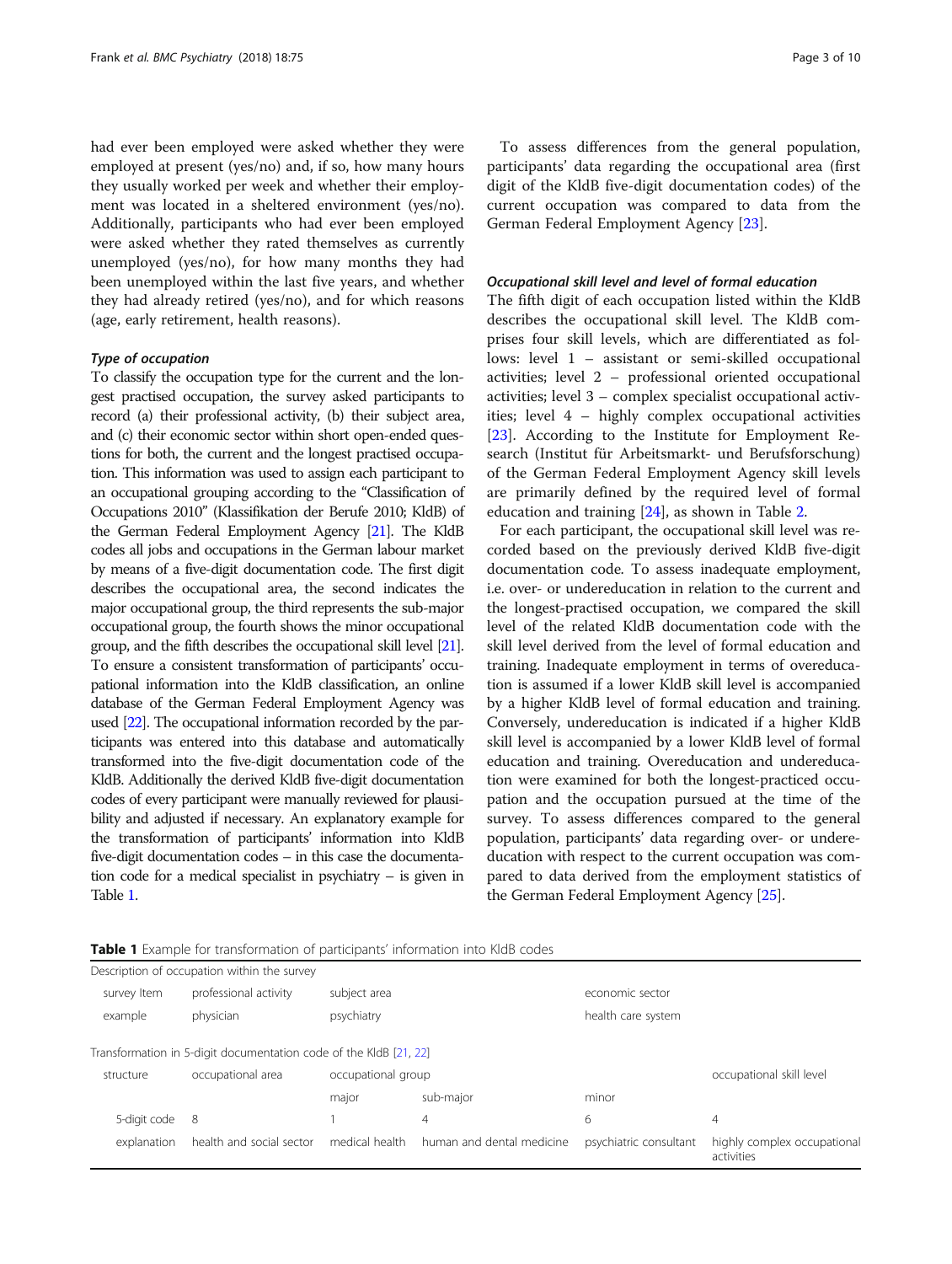<span id="page-3-0"></span>Table 2 Formal level of education and training transferred to KldB

| Formal level of education                                                                                                |                         | KldB occupational skill level                      |
|--------------------------------------------------------------------------------------------------------------------------|-------------------------|----------------------------------------------------|
| Master's degree or Diploma university                                                                                    | 4                       | highly complex                                     |
| Master's degree or Diploma university<br>of applied sciences                                                             |                         | occupational activities                            |
| Bachelor's degree: university or university<br>of applied sciences/technical college                                     | 3                       | complex specialist<br>occupational activities      |
| Apprenticeship II: technical school,<br>master school or vocational academy                                              |                         |                                                    |
| Apprenticeship I: dual system of<br>vocational and educational training<br>within vocational schools and/or<br>companies | $\mathcal{P}$           | professional orientated<br>occupational activities |
| Other vocational qualification                                                                                           | 1                       | assistant or semi-skilled                          |
| No vocational qualification                                                                                              | occupational activities |                                                    |

### Sociodemographic and clinical variables

Sociodemographic data (age, sex, marital and relationship status, school-leaving qualification) and presence of comorbidities were collected using the German Health Interview and Examination Survey for Adults [\[26\]](#page-8-0). Additional clinical variables (ASD diagnosis, age at first-time ASD diagnosis) were collected using self-constructed items.

#### Pretest

Since individuals with ASD often have peculiarities in their understanding and use of language [\[27](#page-8-0)], impairment of linguistic pragmatics was considered in the construction of the questionnaire. Therefore, the endeavor was to use comprehensible and unequivocal formulation, which was examined within a pretest in five adults diagnosed with ASD using think-aloud methodology [\[28](#page-8-0)]. The questionnaire was then adapted linguistically and visually based on the results of this pretest. The final version of the questionnaire is available in German as a supplementary file (see Additional file [1](#page-7-0)).

#### Statistical analysis

Descriptive data analysis was performed using IBM SPSS Statistics for Windows, version 21. Comparisons of participants' data with data from the general population were conducted using Chi-square tests.

#### Results

The response rate was 43.2% ( $N = 185$  of  $N = 428$  potential participants). Participants' sociodemographic and clinical characteristics are summarized in Table [3.](#page-4-0)

The majority of the participants is male (61.6%) and the mean age of the sample was 39.5 (SD 11.3) years (c.f. Table [3\)](#page-4-0). 36.6% were in a long-term relationship. The most frequent self-reported ASD diagnosis was asperger's syndrome (78.9%), while the mean age at first-time

diagnosis of any ASD was 34.7 (SD 12.5) years. 94.6% were 18 years of age or older at first-time diagnosis of any ASD and hereby can be classified as clinically latediagnosed. The most frequent self-reported comorbidity was depression, at 48.9% (c.f. Table [3](#page-4-0)).

#### Level of formal education and training

Regarding the general education level, 11.9% of the participants held a certificate of basic secondary education (German: Hauptschulabschluss; 9 years school attendance; lower secondary level), 28.6% had a general certificate of secondary education (German: Realschulabschluss; 10 years school attendance; lower secondary level), 56.8% had a general university entrance-level qualification (German: Hochschulreife; 12 or 13 years school attendance; upper secondary level), and 2.7% had no school-leaving certificate or had a qualification that was not further specified (missing data  $N = 0$ ).

With regard to the level of formal education and training according to the KldB, 13.3% of the participants were assigned to skill level 1 (10.5% no vocational qualification; 2.8% other vocational qualification), 43.1% to skill level 2 (43.1% apprenticeship I), 12.7% to skill level 3 (8.8% apprenticeship II; 3.9% Bachelor's degree), 24.9% to skill level 4 (8.8% Master's or diploma degree from university of applied sciences; 16.0% Master's or diploma degree from university), and 6.1% were still in vocational education and training, meaning that their skill level was not specified within the KldB classification (missing data  $N = 4$ ).

#### Employment status

Regarding the employment status,  $94.1\%$  ( $N = 174$ ) of the participants reported having ever been employed (missing data  $N = 0$ ). Of these, 68.4% ( $N = 119$ ) reported being employed at present, with an average number of 33.3 h worked per week (SD 12.1; missing data  $N = 6$ ) and 8.0% reported working in a sheltered workshop (missing data  $N = 6$ ). Regarding the current employment situation of participants who had ever been employed, 17.0% were in early retirement for health reasons (missing data  $N = 3$ ) and 13.5% stated that they were unemployed (missing data  $N = 3$ ). Of those who had ever been employed, 49.0% reported no periods of unemployment in the five years prior to this survey (missing data  $N = 17$ ). Participants with periods of unemployment within this time frame  $(N = 80)$  reported an average of 24.4 (SD 20.0; Range 0.50 to 60.00) months of unemployment in the last five years (missing data  $N = 0$ ).

#### Type of occupation

Apart from the occupational area "armed forces", all KldB occupational areas were represented in the study sample (c.f. Table [4\)](#page-4-0).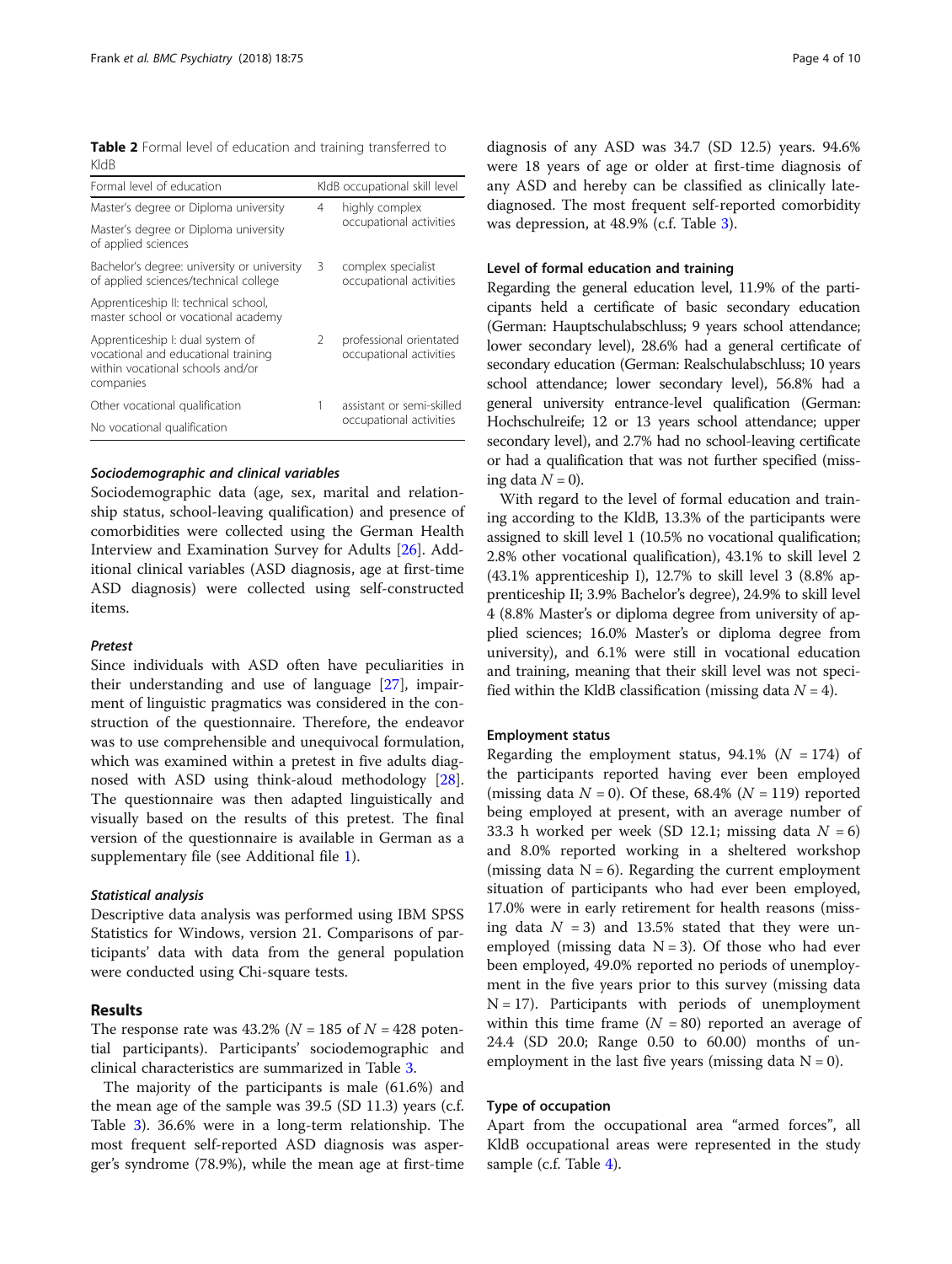<span id="page-4-0"></span>Table 3 Sociodemographic and clinical characteristics

| Sociodemographic Characteristics                              |             |                                                    |      |
|---------------------------------------------------------------|-------------|----------------------------------------------------|------|
| Gender ( $N = 185$ )                                          |             | Family status ( $N = 183$ ) <sup>d</sup>           |      |
| male <sup>a</sup>                                             | 61.6        | unmarried <sup>a</sup>                             | 71.0 |
| Age $(N = 185)$                                               |             | married <sup>a</sup>                               | 22.4 |
| mean (SD) <sup>b</sup>                                        | 39.5 (11.3) | divorced <sup>a</sup>                              | 6.6  |
| minimum <sup>c</sup>                                          | 21          | Relationship status ( $N = 183$ ) <sup>d</sup>     |      |
| maximum <sup>c</sup>                                          | 64          | long-term relationship $> 6$ months <sup>a</sup>   | 36.6 |
| Clinical Characteristics                                      |             |                                                    |      |
| Primary Diagnosis ( $N = 185$ )                               |             | Comorbidities <sup>a,e,f</sup> ( $N = 184$ )       | 70.1 |
| asperger <sup>a</sup>                                         | 78.9        | Depression <sup>a</sup>                            | 48.9 |
| atypical <sup>a</sup>                                         | 9.7         | orthopedic diseases <sup>a</sup>                   | 19.0 |
| infantile <sup>a</sup>                                        | 4.3         | OCD <sup>a</sup>                                   | 13.0 |
| not specified / unknown <sup>a</sup>                          | 7.1         | respiratory diseases <sup>a</sup>                  | 11.4 |
| Age when diagnosed $\left(\sqrt{N}\right) = 184$ <sup>e</sup> |             | Age when diagnosed II ( $N = 184$ ) <sup>e,g</sup> |      |
| mean (SD) <sup>b</sup>                                        | 34.7 (12.5) | $\geq$ 18 years of age <sup>a</sup>                | 94.6 |
| minimum <sup>c</sup>                                          | 3           | $\leq$ 18 years of age <sup>a</sup>                | 5.4  |
| maximum <sup>c</sup>                                          | 60          |                                                    |      |

<sup>a</sup>in percent

**b** means and standard deviation

<sup>c</sup>years of age

<sup>d</sup>missing data  $N = 2$ <br><sup>e</sup>missing data  $N = 1$  $e<sup>e</sup>$ missing data N = 1

fjust the four most stated comorbidities are listed

<sup>g</sup>being ≥18 years of age at first-time diagnosis is classified as late-diagnosed

Regarding the longest-practised and the current occupation, the highest proportion of participants was found in the occupational area "health and social sector, teaching and education" (22.4% and 23.3%, respectively) followed by "corporate organization, accounting, legal and administrative sectors" (19.3% and 19.4%, respectively). A comparison of participants' distribution across the various occupational areas (regarding their current occupation) with data from the German Federal Employment Agency [\[23\]](#page-8-0) revealed a significant difference between the study sample and the general population (Chi<sup>2</sup> = 54.0; df 8;  $p < .001$ ). In particular, the proportion of participants working in the field of "natural sciences, geography and computer science" was higher than in the general population (c.f. Table 4).

|  | <b>Table 4</b> Occupational area by KldB |  |
|--|------------------------------------------|--|
|--|------------------------------------------|--|

| Occupational area by KldB                                                                                         | longest-practiced occupation<br>$(N = 161)^b$ | current occupation<br>$(n = 103)^{c}$ | occupation general<br>population [23] <sup>d</sup> |
|-------------------------------------------------------------------------------------------------------------------|-----------------------------------------------|---------------------------------------|----------------------------------------------------|
| Agricultural, forestry and horticulture sector <sup>a</sup>                                                       | 1.2                                           | 1.0                                   | 1.5                                                |
| Commodity extraction, production and manufacturing <sup>a</sup>                                                   | 16.1                                          | 12.6                                  | 22.5                                               |
| Construction, architecture, surveying <sup>a</sup>                                                                | 2.5                                           | 3.9                                   | 5.8                                                |
| Natural sciences, geography and informatics <sup>a</sup>                                                          | 13.7                                          | 15.5                                  | 3.6                                                |
| Traffic, logistics, protection and security <sup>a</sup>                                                          | 9.3                                           | 9.7                                   | 13.2                                               |
| Commercial services, commodity trading, sale, tourism <sup>a</sup>                                                | 9.3                                           | 8.7                                   | 12.1                                               |
| Corporate organization, accounting, legal and administrative sectors <sup>a</sup>                                 | 19.3                                          | 19.4                                  | 20.6                                               |
| Health and social sector, teaching and education <sup>a</sup>                                                     | 22.4                                          | 23.3                                  | 17.7                                               |
| Linguistics, literature, humanities, social and economic sciences,<br>media, art, culture and design <sup>a</sup> | 6.2                                           | 5.8                                   | 2.7                                                |

<sup>a</sup>in percent

<sup>b</sup> missing data  $N = 6$ ; not classifiable  $N = 7$ <br><sup>S</sup> missing data  $N = 7$ ; not classifiable  $N = 0$ 

<sup>c</sup> missing data  $N = 7$ ; not classifiable  $N = 9$ 

no data available for the occupational area "armed forces"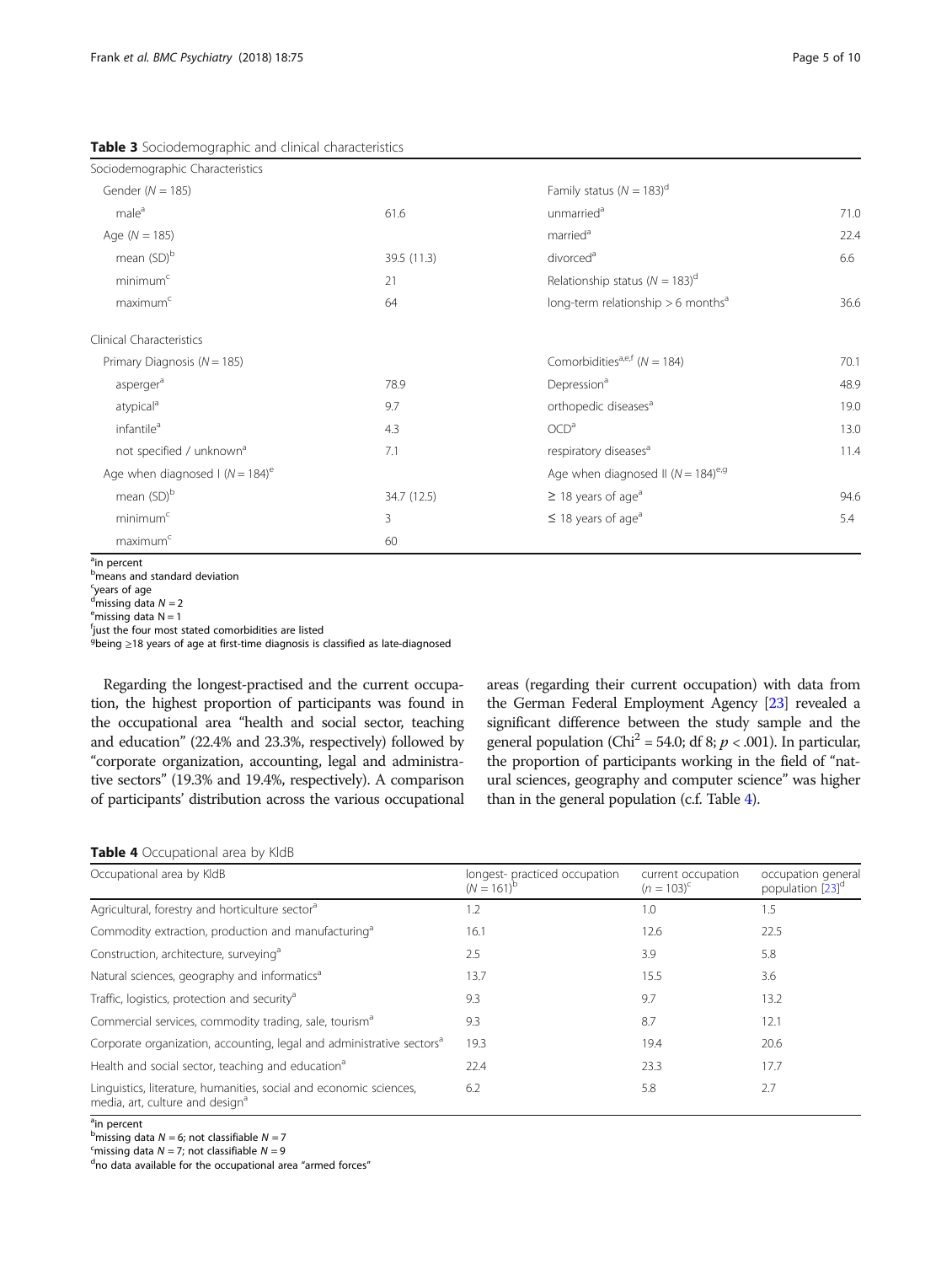#### Occupational skill level, inadequate employment and overeducation

To assess inadequate employment in terms of over- or undereducation in participants who had ever been employed  $(N = 174)$  not including education and training  $(N = 9)$ , a vocational orientation phase  $(N = 1)$ , or a so-called one-euro-job  $(N = 1)$ ; one-euro jobs are public services jobs that pay at least one euro per hour and do not affect unemployment benefits in individuals who are registered as unemployed), the KldB skill levels with respect to the longest-practised occupation were compared with participants' highest level of formal education and training according to the KldB skill levels (missing data  $N = 9$ ). Likewise, for participants who were employed at the time of the survey  $(N = 119)$ , not including education and training  $(N = 8)$ , retraining  $(N = 1)$  or an internship  $(N = 1)$ , the KldB skill levels with respect to the current occupation were also compared with participants' highest level of formal education and training according to the KldB skill levels (missing data  $N = 10$ ).

In Table 5, the column "all" shows the distribution of participants across KldB skill levels regarding their

longest-practised and their current occupation. For both, the majority of participants were situated in skill level 2 (50.6% and 41.4%, respectively). The following columns in Table 5 sort participants into three categories relating to the match or mismatch between the skill level of their longest-practised respectively current occupation and their level of formal education and training according to the KldB. In total, 62.3% were found to be at parity regarding the skill requirements of their longest-practised occupation, 15.6% were undereducated, meaning that their skill levels of formal qualification were below the occupational skill requirements, and 22.1% were classified as overeducated (c.f. Table 5). With respect to the current occupation 54.5% were found to be in parity, 14.1% were undereducated and 31.3% were classified as overeducated, meaning that their formal qualifications exceeded the skill requirements needed for the current occupation (c.f. Table 5).

According to data from the employment statistics of the German Federal Employment Agency, 63.0% of the general population in Germany are at parity, 22.0% are undereducated and 15.0% are overeducated in their

**Table 5** Occupational skill level, overeducation and undereducation

| skill level longest-practiced job <sup>a</sup> |                           | all            | parity         | undereducated            | overeducated      |
|------------------------------------------------|---------------------------|----------------|----------------|--------------------------|-------------------|
| 1                                              | n                         | 16             | $\overline{4}$ | $\qquad \qquad -$        | $12 \,$           |
|                                                | $\%$                      | 10.4           | 25.0           | -                        | 75.0              |
| 2                                              | $\mathsf{n}$              | 78             | 56             | $\overline{7}$           | 15                |
|                                                | $\%$                      | 50.6           | 71.8           | $9.0\,$                  | 19.2              |
| 3                                              | n                         | 21             | $\,$ 6 $\,$    | 8                        | 7 <sup>7</sup>    |
|                                                | $\%$                      | 13.6           | 28.6           | 38.1                     | 33.3              |
| $\overline{4}$                                 | $\mathsf{n}$              | 39             | $30\,$         | 9                        | -                 |
|                                                | $\%$                      | 25.3           | 76.9           | 23.1                     | $\equiv$          |
| column total                                   | n                         | 154            | $96\,$         | 24                       | 34                |
|                                                | $\%$                      | $100\,$        | 62.3           | $15.6\,$                 | 22.1              |
| skill level current jobb                       |                           | $\mathsf{all}$ | parity         | undereducated            | overeducated      |
| $\mathbf{1}$                                   | n                         | 17             | 3              | $\overline{\phantom{0}}$ | 14                |
|                                                | $\%$                      | 17.2           | 17.6           | $\qquad \qquad -$        | 82.4              |
| $\overline{2}$                                 | $\boldsymbol{\mathsf{n}}$ | 41             | $26\,$         | $\overline{2}$           | 13                |
|                                                | $\%$                      | 41.4           | 63.4           | 4.9                      | 31.7              |
| 3                                              | $\Gamma$                  | 11             | $\mathbf{1}$   | 6                        | $\overline{4}$    |
|                                                | $\%$                      | 11.1           | 9.1            | 54.5                     | 36.4              |
| $\overline{4}$                                 | n                         | $30\,$         | 24             | 6                        | -                 |
|                                                | $\%$                      | 30.3           | 80.0           | 20.0                     | $\qquad \qquad -$ |
| column total                                   | $\mathsf{n}$              | 99             | 54             | 14                       | 31                |
|                                                | $\%$                      | 100            | 54.5           | 14.1                     | 31.3              |

 $a_{\text{N}}$  = 154; missing data N = 9; excluded because of being in education and training N = 9, excluded because of stating the longest practiced occupation being a vocational orientation phase  $N = 1$  or a so-called one-euro-job  $N = 1$ 

 $bN = 99$ ; missing data  $N = 10$ ; excluded because of being in education and training  $N = 8$ , excluded because of stating the present practiced occupation being retraining  $N = 1$  or an internship  $N = 1$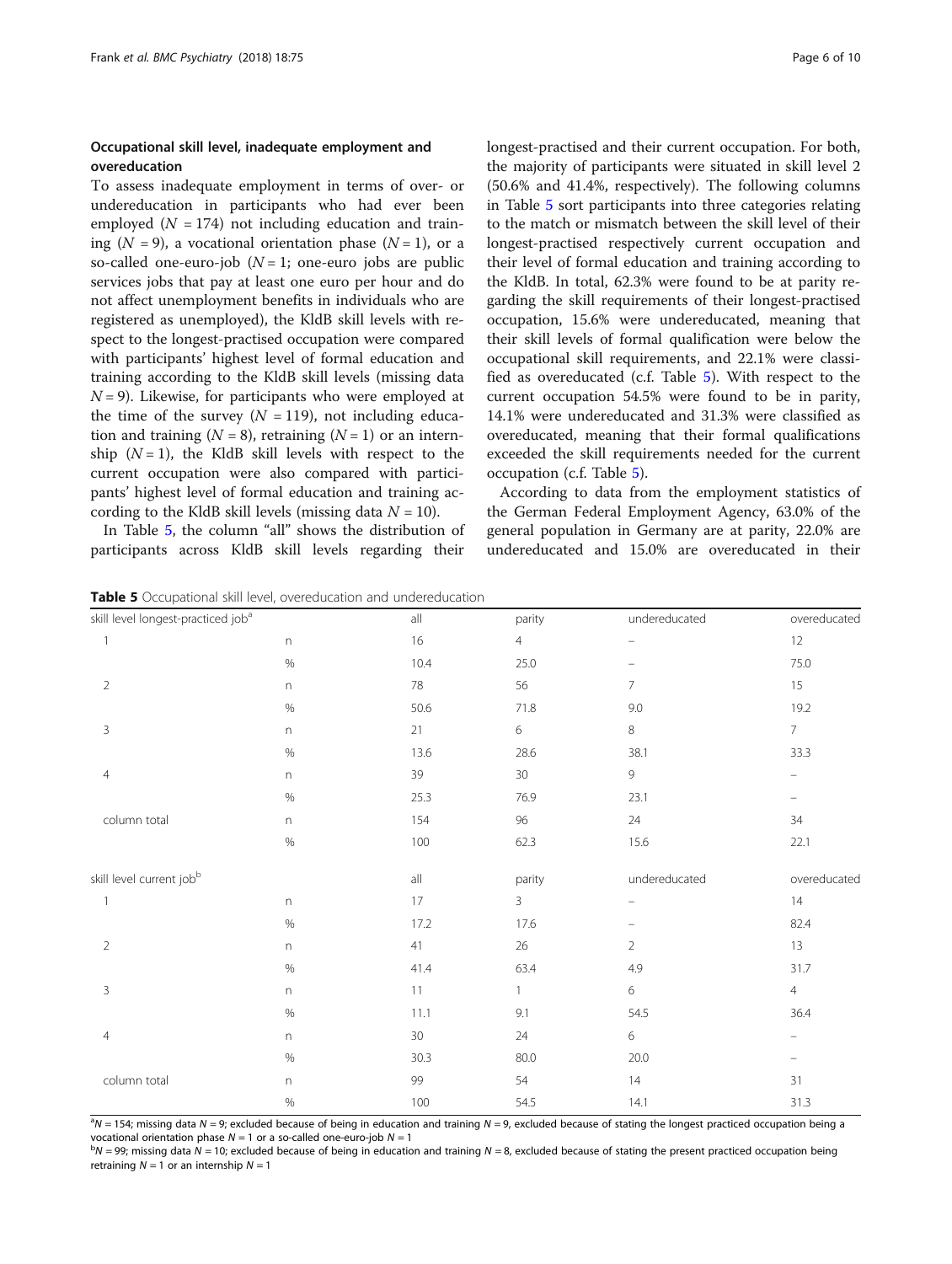employment [[25\]](#page-8-0). In this regard, there is a significant difference between the general population and the study sample with respect to under- and overeducation regarding the current occupation (Chi<sup>2</sup> = 21.0; df 2;  $p < .001$ ).

#### **Discussion**

This study aimed to examine the participation of clinically mostly late-diagnosed and most likely not intellectually disabled adults with ASD in the German labour market by means of a postal cross-sectional survey in former patients of the "specialised outpatient assessment clinic for ASD in adulthood" of the Medical Center – University of Freiburg.

A sufficient response rate of 43.2% was achieved. However, as not all potential participants replied, the critical issue is the representativeness of this sample. It remains unclear whether individuals with, for instance, higher psychosocial functioning or better opportunities and achievements in the labour market were more likely to participate in this survey, which might have biased the results. It is most probable that the employment rate and appropriate occupational positions were overestimated, as it is well known in research that individuals are more likely to report positive aspects than negative aspects [\[29](#page-8-0)].

Although the majority of our sample was male, the proportion of women was higher than in the typical male-to-female ratio in ASD [\[30](#page-8-0)]. However, this ratio is in accordance with comparable studies, which showed higher proportions of women among late-diagnosed adults with ASD [[12](#page-8-0), [13](#page-8-0), [31](#page-8-0)]. This might be explained by gender specific compensation strategies [\[32](#page-9-0)], for example imitation learning, which lead for example to a better social adjustment and therefore a later identification of ASD. Thus, the late first-time diagnosis in 94.6% of the participants in this sample can be deemed as a specificity of this study. Our sample probably represents a subsample of adults with ASD comprising more able individuals with comparatively good adaptive and compensatory social skills. This is also reflected in the specificity of our study design and sample, addressing adults with clinically mostly late-diagnosed ASD and most likely no co-occuring intellectual disability. As a consequence, this might also explain the high proportion of participants who were married or in a long-term relationship compared to other studies on psychosocial outcomes in adults with ASD [[13](#page-8-0), [33,](#page-9-0) [34](#page-9-0)]. However, high rates of self-reported comorbidities were found, comparable to those reported in other studies [\[13,](#page-8-0) [33](#page-9-0)], which might also influence participants' employment situation. All participants were at an employable age, with an age range of 21 to 64 years, and therefore represent the relevant target group of this survey.

Regarding the general level of education, the sample considerably exceeds the educational attainment of the general population, with 56.8% of participants possessing university entrance-level qualifications, compared to 29.5% within the general population in Germany in 2015 [[35\]](#page-9-0). In Germany the university graduate ratio was 32.0% in 2014 [[36](#page-9-0)], and 14.8% of the general population possessed a Masters' or diploma degree as their highest vocational qualification in 2015 [[35](#page-9-0)] and would therefore be assigned to skill level 4 of the KldB in terms of the level of formal education and training. This falls well below the percentage of study participants in our sample assigned to skill level 4 (24.9%). As the proportion of participants with no qualifications (10.5%) or a not further specified qualification (2.8%) who can therefore be assigned to KldB skill level 1, is also below that of individuals with no vocational qualifications in the general population in Germany (16.8%) in 2015 [\[35](#page-9-0)], our sample shows a comparatively high level of formal education and training in adults with late-diagnosed ASD, which potentially leads to promising chances in the labour market. In this respect – at first glance – participants' participation in the labour market seems satisfactory, as only 5.9% had never been employed. However, only 68.4% of those who had ever been employed were currently employed at the time of the survey. Moreover, a self-reported unemployment rate of 13.5% was found, which considerably exceeds the current unemployment rate in Germany, which lay at 6.4% in 2015 [\[37\]](#page-9-0). It appears that – despite partly high formal qualifications and a share of 49.0% of participants having never experienced times of unemployment – adults with ASD often experience problems in maintaining stable employment relationships. In this regard, international studies suggest, that challenges in maintaining employment in adults with ASD can be explained by social and sensory issues interfering with their job performance as well as their ability to manage interactional aspects of work [[4](#page-8-0)– [6\]](#page-8-0). In view of the fact that 17.0% of those participants who had ever been employed later retired early for health reasons, and taking into account the reported high prevalence of comorbidities, it would appear that employment support is necessary that takes into account the specific characteristics of ASD regarding social and sensory issues, as well as further health-related aspects regarding the ability to work.

Although we found a strong trend towards occupations within the area "natural sciences, geography and computer sciences" compared to the general population [[23\]](#page-8-0), adults with ASD cover a broad range of occupational areas. In particular, the occupational area "health and social sector, teaching and education" was represented by a high proportion of our sample. This result does not tie in with the stereotype that adults with ASD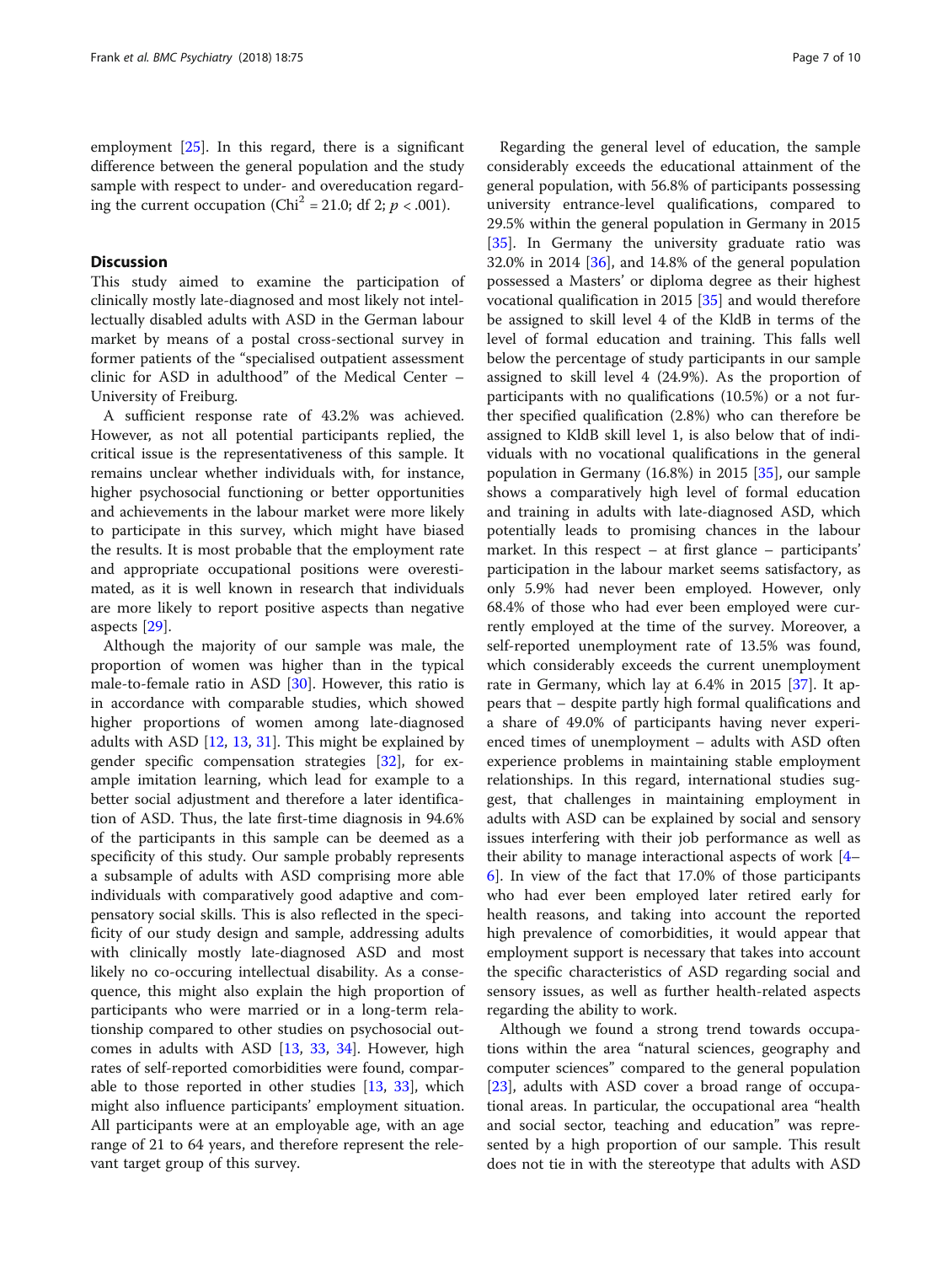<span id="page-7-0"></span>are only found in more technically orientated, and not socially orientated, professions. These findings are in line with a study by Baldwin et al. [\[15](#page-8-0)] who also found that adults with ASD are employed in a wide variety of different occupational environments.

Even though the proportion of participants who were inadequately employed and overeducated was lower than that found in similar studies [[12](#page-8-0), [15](#page-8-0)], a significant difference emerged compared to the general population regarding the current occupation, with 31.3% of participants being inadequately employed in terms of overeducation. Moreover, the proportion of participants who were overeducated in their current profession was higher than the proportion of participants who were overeducated in their longest practised profession (22.1%). Thus, it appears that adults with ASD are partly unable to maintain professional positions in accordance with their level of formal qualification. This finding can be linked to studies, showing that differences with employers, i.e. regarding the understanding of productivity requirements and selforganization of work tasks, or possible ASD-related issues, i.e. impaired ability to handle social aspects, can hinder successful participation in the labour market  $[5-10]$  $[5-10]$  $[5-10]$ .

According to our findings, while adults with ASD as seen in our specialised outpatient clinic have above-average levels of formal education and training, at least in part, they experience problems and challenges to establish themselves in the German labour market and/or to sustain professional positions that are appropriate to their level of formal education and training. This is alarming and in need of explanation. It can be assumed that the constraints associated with ASD are better compensated in educational contexts, as potentially impaired executive and soft-skills meet with higher tolerance, and individuals with ASD experience more assistance than is provided in working environments. Furthermore, greater flexibility and autonomy for individuals to utilize their own style of learning and working, with reduced impact of social difficulties, may also be a factor in the higher attainment of individuals with ASD in educational context compared with their employment status. This underlines the need for a better integration and improved support of adults with ASD in occupational settings, and demonstrates that potential strengths associated with ASD, such as honesty, efficiency or precision [\[38](#page-9-0)], should be identified and reinforced. This is of particular relevance since support programs for adults with ASD, addressing, e.g., work preparation and communication with employers, proved to be effective in increasing employment rates [[39,](#page-9-0) [40](#page-9-0)]. A promising approach to meet the support requirements of adults with ASD could be "training-onthe-job" measures, as the most important issue does not seem to lie in obtaining professional positions, but rather in maintaining them. For the development and implementation of such measures, further research on the experience of employment situations in adults with ASD is needed, i.e. expectations regarding workplace design, challenges in professional transitions or experiences with ASD related sensory and interactional difficulties in occupational environments as well as support needs concerning these matters.

#### Conclusions

Despite an above-average level of general education in terms of school-leaving qualifications and a high level of formal education and training, even exceeding the level within the general population, adults with late-life diagnosis of ASD are at a disadvantage regarding their participation in the labour market in Germany. Consequently, there are high rates of unemployment and early retirement for health reasons represented in our sample. Furthermore, adults with ASD seem to struggle to maintain professional positions that are appropriate to their formal qualifications and are often inadequately employed in terms of overeducation. Based on the results of our study, and on previous studies demonstrating good outcomes from employment support programs, the development of "training-on-the-job" interventions seems particularly promising to enhance the labour market participation of adults with ASD.

#### Additional file

[Additional file 1:](https://doi.org/10.1186/s12888-018-1645-7) Questionnaire. (PDF 145 kb)

#### Abbreviations

ASD: Autism spectrum disorder; DSM-IV: Diagnostic and Statistical Manual of Mental Disorders 4th Revision; ICD-10: International Statistical Classification of Diseases and Related Health Problems 10th Revision; IQ: Intelligence quotient; KldB: Classification of occupation 2010; NICE: National Institute for Health and Care Excellence

#### Acknowledgements

The article processing charge was funded by the German Research Foundation (DFG) and the Albert-Ludwigs-University Freiburg in the funding programme Open Access Publishing. We thank Sarah Mannion for copyediting the manuscript.

#### Funding

Not applicable.

#### Availability of data and materials

The datasets generated and analysed during the current study are not publicly available due to this being one part of an ongoing project at the Research Group on Psychotherapy and Health Services Research of the Department of Psychiatry and Psychotherapy of the Medical Center – University of Freiburg, Faculty of Medicine, University of Freiburg. The datasets are planned to be used in further analyses and publications, but are available from the corresponding author on reasonable request.

#### Authors' contributions

FF coordinated the study, participated in formulating the research question, participated in designing the study and the questionnaire, performed the statistical analyses and wrote the paper. MJ participated in the coordination of the study, participated in designing the study and the questionnaire, performed the data acquisition and data management and supported the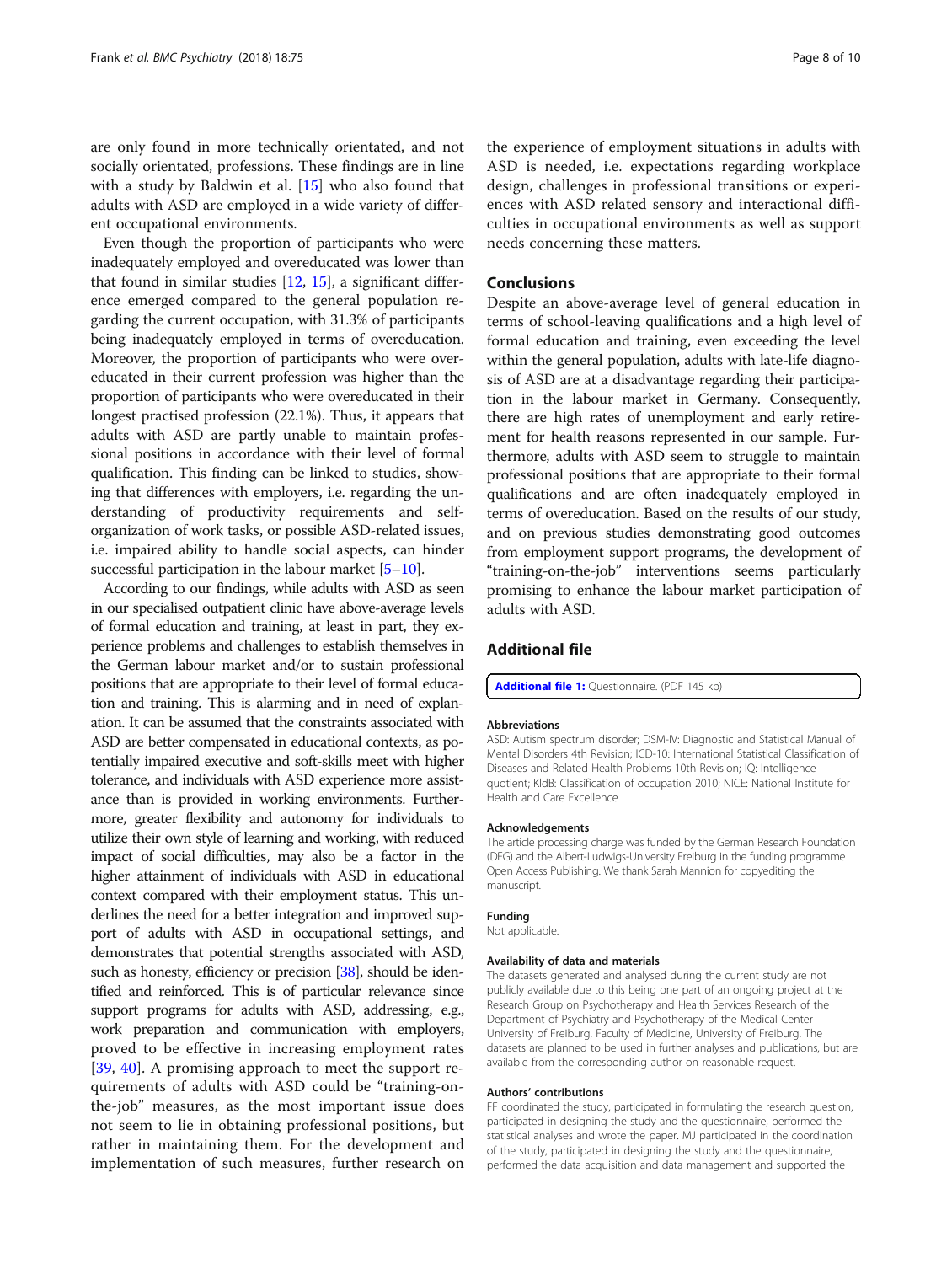<span id="page-8-0"></span>statistical analyses. TA substantially supported data management as well as the statistical analyses and edited various drafts of the paper. AR and TF participated in formulating the research question, contributed substantially to designing the study and the questionnaires and supported data acquisition. LPH and LTvE formulated the research question, conceptualized the study design and supervised the study. All authors revised the manuscript critically for important intellectual content and read and approved the final manuscript.

#### Ethics approval and consent to participate

The Ethics Review Committee of the Medical Centre – University of Freiburg approved the study protocol as well as study procedures and materials (288/15). All potential participants received information on the study and a questionnaire by post. The study was conducted with full anonymity and voluntary participation. Consent to participate was granted by returning the questionnaire. This approach was explained in detail within the study information. Based on the results of the diagnostic approach presented above, an overseeing medical adviser (LTvE) had concluded that all participants were capable of providing ethical consent for their participation.

#### Consent for publication

Not applicable.

#### Competing interests

The authors declare that they have no competing interests.

#### Publisher's Note

Springer Nature remains neutral with regard to jurisdictional claims in published maps and institutional affiliations.

#### Author details

<sup>1</sup>Department of Psychiatry and Psychotherapy, Medical Center - University of Freiburg, Faculty of Medicine, University of Freiburg, Hauptstraße 5, 79104 Freiburg, Germany. <sup>2</sup>Department of Social Work, Protestant University of Applied Sciences Freiburg, Bugginger Straße 38, 79114 Freiburg, Germany. <sup>3</sup>Department of Oncological Rehabilitation – UKF Reha gGmbH, Medical Center – University of Freiburg, Breisacher Straße 117, 79106 Freiburg, Germany. <sup>4</sup>Parkklinik Wiesbaden Schlangenbad, Rheingauer Straße 47, 65388 Schlangenbad, Germany.

#### Received: 26 May 2017 Accepted: 2 March 2018 Published online: 27 March 2018

#### References

- 1. Wing L. The autistic spectrum: a guide for parents and professionals. 2nd ed. London: Robinson; 2003.
- 2. American Psychiatric Association. Diagnostic and statistical manual of mental disorders: DSM-5. Washington, D.C: American Psychiatric Association; 2013.
- 3. Fried R, Joshi G, Kotte A, Kagan E, Biederman J. Toward developing a simulated workplace laboratory for adults with high functioning autism spectrum disorders. Open J Psychiatr. 2013; [https://doi.org/10.4236/ojpsych.](https://doi.org/10.4236/ojpsych.2013.33032) [2013.33032.](https://doi.org/10.4236/ojpsych.2013.33032)
- 4. Kirchner JC, Dziobek I. Towards successful employment of adults with autism: a first analysis of special interests and factors deemed important for vocational performance. Scand J Child Adolesc Psychiatry Psychol. 2014;2:77–85.
- 5. Vogeley K, Kirchner JC, Gawronski A, Tebartz van Elst L, Dziobek I. Toward the development of a supported employment program for individuals with high-functioning autism in Germany. Eur Arch Psychiatry Clin Neurosci. 2013;263:197–203.
- Lawer L, Brusilovskiy E, Salzer MS, Mandell DS. Use of vocational rehabilitative services among adults with autism. J Autism Dev Disord. 2009; 39:487–94.
- 7. Barnhill GP. Outcomes in adults with Asperger syndrome. Focus Autism Dev Disabil. 2007;22:116–26.
- Howlin P. Social disadvantage and exclusion: adults with autism lag far behind in employment prospects. J Am Acad Child Adolesc Psychiatry. 2013;52(9):897.
- Barnard J, Harvey V, Potter D, Prior A. Ignored or ineligible?: the reality for adults with autism spectrum disorders. London: National Autistic Society; 2001.
- 10. Scott M, Falkmer M, Girdler S, Falkmer T. Viewpoints on factors for successful employment for adults with autism spectrum disorder. PLoS One. 2015; [https://doi.org/10.1371/journal.pone.0139281.](https://doi.org/10.1371/journal.pone.0139281)
- 11. Theunissen G, Kulig W, Leuchte V, Paetz H. Handlexikon Autismus-Spektrum: Schlüsselbegriffe aus Forschung, Theorie, Praxis und Betroffenen-Sicht. Stuttgart: Kohlhammer Verlag; 2014.
- 12. Riedel A, Schröck C, Ebert D, Fangmeier T, Bubl E, Tebartz van Elst L. Überdurchschnittlich ausgebildete Arbeitslose – Bildung, Beschäftigungsverhältnisse und Komorbiditäten bei Erwachsenen mit hochfunktionalem Autismus in Deutschland. Psychiatr Prax. 2016;43:38–44.
- 13. Hofvander B, Delorme R, Chaste P, Nydén A, Wentz E, Ståhlberg O, et al. Psychiatric and psychosocial problems in adults with normal-intelligence autism spectrum disorders. BMC Psychiatry. 2009;9:35.
- 14. Barneveld PS, Swaab H, Fagel S, van Engeland H, de Sonneville LMJ. Quality of life: a case-controlled long-term follow-up study, comparing young highfunctioning adults with autism spectrum disorders with adults with other psychiatric disorders diagnosed in childhood. Compr Psychiatry. 2014;55: 302–10.
- 15. Baldwin S, Costley D, Warren A. Employment activities and experiences of adults with high-functioning autism and Asperger's disorder. J Autism Dev Disord. 2014;44:2440–9.
- 16. Hendricks D. Employment and Adults with autism spectrum disorders: challenges and strategies for success. J Vocat Rehabil. 2010;32:125–34.
- 17. National Institute for Health and care Excellence. Autism: guidance and guidelines. 2014. <https://www.nice.org.uk/guidance/qs51> 22137029. Accessed 9 Mar 2018.
- 18. DGKJP, DGPPN. S3-Leitlinie Autismus-Spektrum-Störungen im Kindes-, Jugend- und Erwachsenenalter: Teil 1: Diagnostik. 2016. [http://www.awmf.](http://www.awmf.org/leitlinien/detail/ll/028-018.html) [org/leitlinien/detail/ll/028-018.html.](http://www.awmf.org/leitlinien/detail/ll/028-018.html) Accessed 9 Mar 2018.
- 19. Tebartz van Elst L, Maier S, Fangmeier T, Endres D, Mueller GT, Nickel K, et al. Disturbed cingulate glutamate metabolism in adults with high-functioning autism spectrum disorder: evidence in support of the excitatory/inhibitory imbalance hypothesis. Mol Psychiatry. 2014;19:1314–25.
- 20. Edwards P, Roberts I, Clarke M, DiGuiseppi C, Pratap S, Wentz R, et al. Methods to increase response rates to postal questionnaires. Cochrane Database Syst Rev. 2007; <https://doi.org/10.1002/14651858.MR000008.pub4>.
- 21. Bundesagentur für Arbeit. Klassifikation der Berufe 2010. Nürnberg: Bundesagentur für Arbeit; 2011.
- 22. Bundesagentur für Arbeit: Dokumentationskennziffern. [https://berufenet.](https://berufenet.arbeitsagentur.de/berufenet/faces/index;BERUFENETJSESSIONID=igMKTSoAdFmegFtRNTwCb3Kwlhc4-oXDsRKI0X0YeiEdtbfttsCa!-1293359102?path=null) [arbeitsagentur.de/berufenet/faces/index;BERUFENETJSESSIONID=](https://berufenet.arbeitsagentur.de/berufenet/faces/index;BERUFENETJSESSIONID=igMKTSoAdFmegFtRNTwCb3Kwlhc4-oXDsRKI0X0YeiEdtbfttsCa!-1293359102?path=null) [igMKTSoAdFmegFtRNTwCb3Kwlhc4-oXDsRKI0X0YeiEdtbfttsCa!-](https://berufenet.arbeitsagentur.de/berufenet/faces/index;BERUFENETJSESSIONID=igMKTSoAdFmegFtRNTwCb3Kwlhc4-oXDsRKI0X0YeiEdtbfttsCa!-1293359102?path=null) [1293359102?path=null](https://berufenet.arbeitsagentur.de/berufenet/faces/index;BERUFENETJSESSIONID=igMKTSoAdFmegFtRNTwCb3Kwlhc4-oXDsRKI0X0YeiEdtbfttsCa!-1293359102?path=null); 2015. Accessed 9 Mar 2018.
- 23. Bundesagentur für Arbeit. Berichterstattung nach Berufen: ausgeübte berufliche Tätigkeit. 2016. [https://statistik.arbeitsagentur.de/Statistikdaten/](https://statistik.arbeitsagentur.de/Statistikdaten/Detail/201603/iiia6/beschaeftigung-berufe-sektoren/berufe-sektoren-12-0-201603-xlsx.xlsx) [Detail/201603/iiia6/beschaeftigung-berufe-sektoren/berufe-sektoren-12-0-](https://statistik.arbeitsagentur.de/Statistikdaten/Detail/201603/iiia6/beschaeftigung-berufe-sektoren/berufe-sektoren-12-0-201603-xlsx.xlsx) [201603-xlsx.xlsx.](https://statistik.arbeitsagentur.de/Statistikdaten/Detail/201603/iiia6/beschaeftigung-berufe-sektoren/berufe-sektoren-12-0-201603-xlsx.xlsx) Accessed: 30 Mar 2017.
- 24. Paulus W, Matthes B. FDZ-Methodenreport 08/2013 Klassifikation der Berufe 2010: Struktur, Codierung und Umsteigeschlüssel. Nürnberg: Bundesagentur für. Arbeit. 2013;
- 25. Reichelt M, Vicari B. IAB-Kurzbericht 25/2014 Ausbildungsinadäquate Beschäftigung in Deutschland. Nürnberg: Institut für Arbeitsmarkt- und Berufsforschung; 2014.
- 26. Scheidt-Nave C, Kamtsiuris P, Gößwald A, Hölling H, Lange M, Busch MA, et al. German health interview and examination survey for adults (DEGS) design, objectives and implementation of the first data collection wave. BMC Public Health. 2012;12:730.
- 27. Riedel A, Suh H, Haser V, Hermann I, Ebert D, Riemann D, et al. Freiburg questionnaire of linguistic pragmatics (FQLP): psychometric properties based on a psychiatric sample. BMC Psychiatry. 2014;14:374.
- 28. Someren MW, Barnard YF, Sandberg JAC. The think aloud method: a practical guide to modelling cognitive processes. London: Academic Press; 1994.
- 29. Fadnes LT, Taube A, Tylleskär T. How to identify information bias due to self-reporting in epidemiological research. IJE. 2009;7(2)
- 30. Fombonne E, Quirke S, Hagen A. Prevalence and Interpretation of recent trends in rates of pervasive developmental disorders. Mcgill J Med. 2009;12:73.
- 31. Lehnhardt FG, Gawronski A, Volpert K, Schilbach L, Tepest R, Vogeley K. Das psychosoziale Funktionsniveau spätdiagnostizierter Patienten mit Autismus-Spektrum-Störungen – eine retrospektive Untersuchung im Erwachsenenalter. Fortschritte Neurol Psychiatr. 2012;80:88–97.